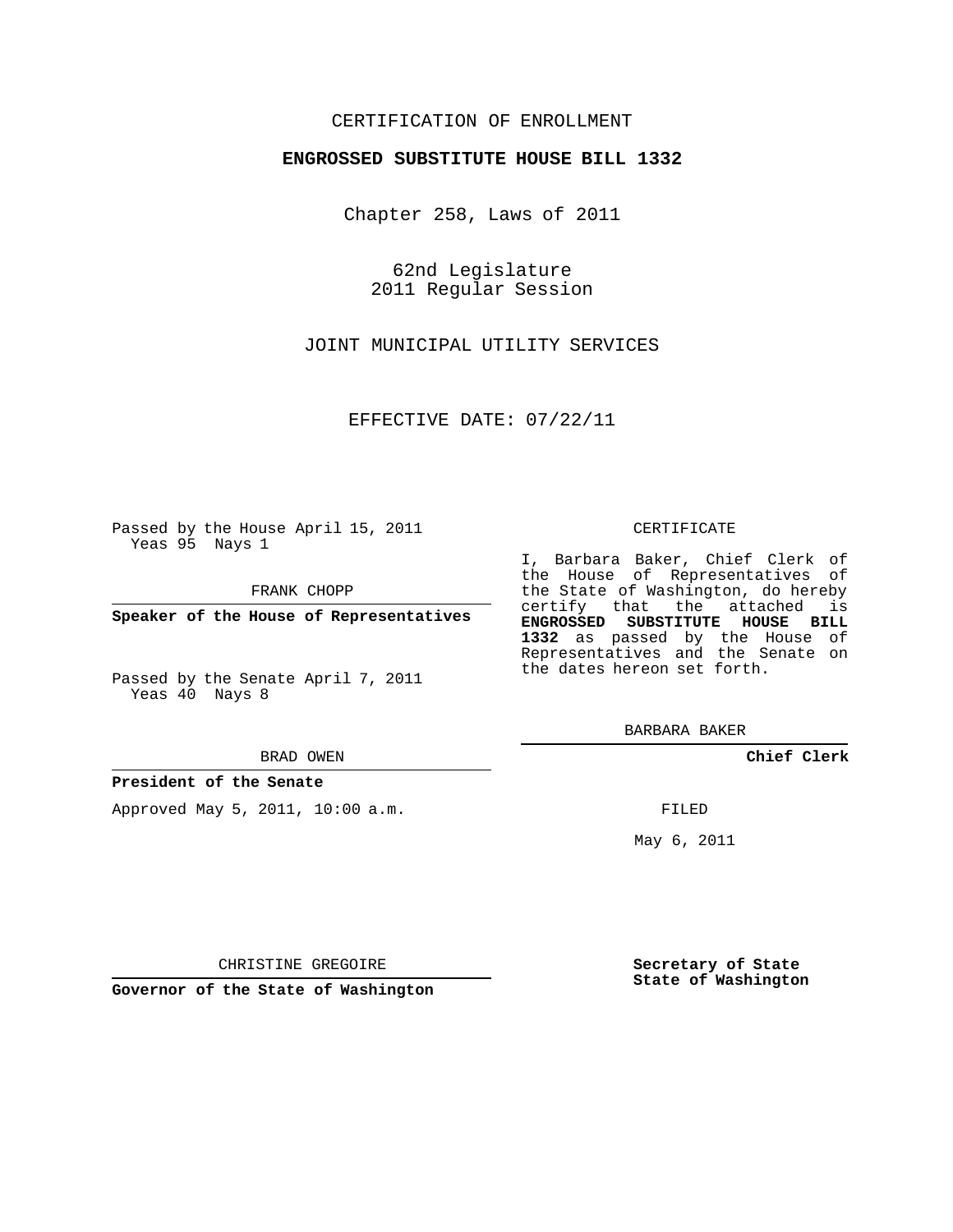# **ENGROSSED SUBSTITUTE HOUSE BILL 1332** \_\_\_\_\_\_\_\_\_\_\_\_\_\_\_\_\_\_\_\_\_\_\_\_\_\_\_\_\_\_\_\_\_\_\_\_\_\_\_\_\_\_\_\_\_

\_\_\_\_\_\_\_\_\_\_\_\_\_\_\_\_\_\_\_\_\_\_\_\_\_\_\_\_\_\_\_\_\_\_\_\_\_\_\_\_\_\_\_\_\_

AS AMENDED BY THE SENATE

Passed Legislature - 2011 Regular Session

## **State of Washington 62nd Legislature 2011 Regular Session**

**By** House Local Government (originally sponsored by Representatives Eddy, Anderson, Goodman, Takko, Liias, Springer, Rodne, Hurst, and Tharinger)

READ FIRST TIME 02/01/11.

 AN ACT Relating to the joint provision and management of municipal 2 water, wastewater, storm and flood water, and related utility services; amending RCW 4.96.010, 86.09.720, and 86.15.035; adding a new section to chapter 82.04 RCW; adding a new section to chapter 82.08 RCW; adding a new section to chapter 82.12 RCW; adding a new section to chapter 82.16 RCW; and adding a new chapter to Title 39 RCW.

7 BE IT ENACTED BY THE LEGISLATURE OF THE STATE OF WASHINGTON:

 8 NEW SECTION. **Sec. 1.** TITLE OF ACT--DECLARATION OF PURPOSE. (1) 9 This act shall be known as the joint municipal utility services act.

 (2) It is the purpose of this act to improve the ability of local government utilities to plan, finance, construct, acquire, maintain, operate, and provide facilities and utility services to the public, and to reduce costs and improve the benefits, efficiency, and quality of utility services.

 (3) This act is intended to facilitate joint municipal utility services and is not intended to expand the types of services provided by local governments or their utilities. Further, nothing in this act is intended to alter the regulatory powers of cities, counties, or other local governments or state agencies that exercise such powers.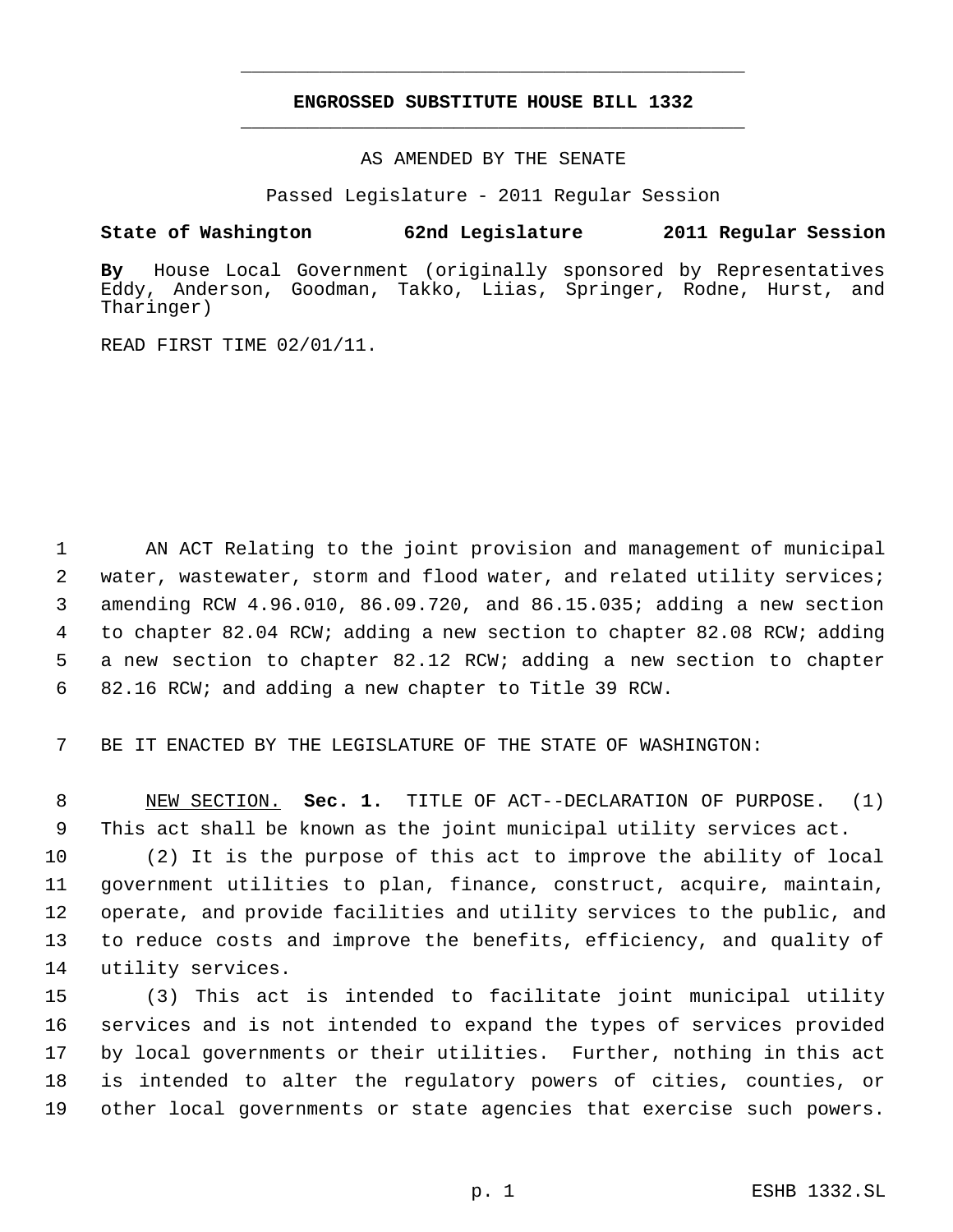Further, nothing in this act may be construed to alter the underlying authority of the units of local government that enter into agreements under this act or to diminish in any way the authority of local governments to enter into agreements under chapter 39.34 RCW or other applicable law.

 NEW SECTION. **Sec. 2.** DEFINITIONS. The definitions in this section apply throughout this chapter unless the context clearly requires otherwise.

 (1) "Agreement" means a joint municipal utility services agreement, among members, that forms an authority, as more fully described in this chapter.

 (2) "Authority" means a joint municipal utility services authority formed under this chapter.

 (3) "Board of directors" or "board" means the board of directors of an authority.

 (4) "Member" means a city, town, county, water-sewer district, public utility district, other special purpose district, municipal corporation, or other unit of local government of this or another state that provides utility services, and any Indian tribe recognized as such by the United States government, that is a party to an agreement forming an authority.

 (5) "Utility services," for purposes of this chapter, means any or all of the following functions: The provision of retail or wholesale water supply and water conservation services; the provision of wastewater, sewage, or septage collection, handling, treatment, transmission, or disposal services; the provision of point and nonpoint water pollution monitoring programs; the provision for the generation, production, storage, distribution, use, or management of reclaimed water; and the management and handling of storm water, surface water, drainage, and flood waters.

 NEW SECTION. **Sec. 3.** FORMATION OF JOINT MUNICIPAL UTILITY SERVICES AUTHORITIES--CHARACTERISTICS--SUBSTANTIVE POWERS. (1) An authority may be formed by two or more members pursuant to this chapter by execution of a joint municipal utility services agreement that materially complies with the requirements of section 5 of this act. Except as otherwise provided in section 8 of this act, at the time of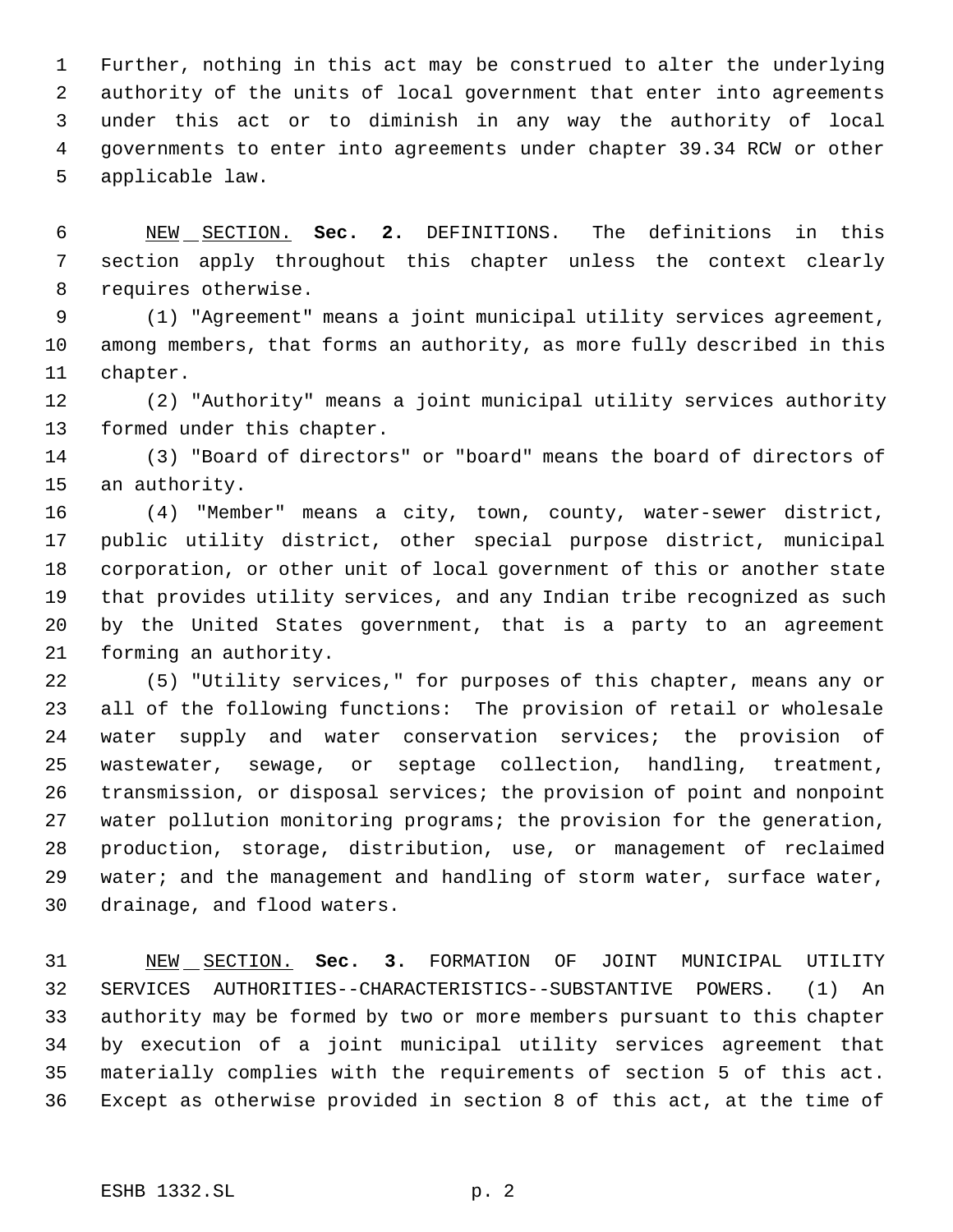execution of an agreement each member must be providing the type of utility service or services that will be provided by the authority. The agreement must be approved by the legislative authority of each of the members. The agreement must be filed with the Washington state secretary of state, who must provide a certificate of filing with respect to any authority. An authority shall be deemed to have been formed as of the date of that filing. The formation and activities of an authority, and the admission or withdrawal of members, are not subject to review by any boundary review board. Any amendments to an agreement must be filed with the Washington state secretary of state, and will become effective on the date of filing.

 (2) An authority is a municipal corporation. Subject to section 4(3) of this act, the provisions of a joint municipal utility services agreement, and any limitations imposed pursuant to section 5 of this act: (a) An authority may perform or provide any or all of the utility service or services that all of its members, other than tribal government members, perform or provide under applicable law; and (b) in performing or providing those utility services, an authority may exercise any or all of the powers described in section 4(1) of this act.

 (3) An authority shall be entitled to all the immunities and exemptions that are available to local governmental entities under applicable law, including without limitation the provisions of chapter 4.96 RCW. Notwithstanding this subsection (3), if all of an authority's members are the same type of Washington local government entity, then the immunities and exemptions available to that type of entity shall govern.

 (4) Nothing in this chapter shall diminish a member's powers in connection with its provision or management of utility services, or its taxing power with respect to those services, nor does this chapter diminish in any way the authority of local governments to enter into agreements under chapter 39.34 RCW or other applicable law.

 (5) Nothing in this chapter shall impair or diminish a valid water right, including rights established under state law and rights established under federal law.

 NEW SECTION. **Sec. 4.** CORPORATE POWERS OF JOINT MUNICIPAL UTILITY SERVICES AUTHORITIES. (1) For the purpose of performing or providing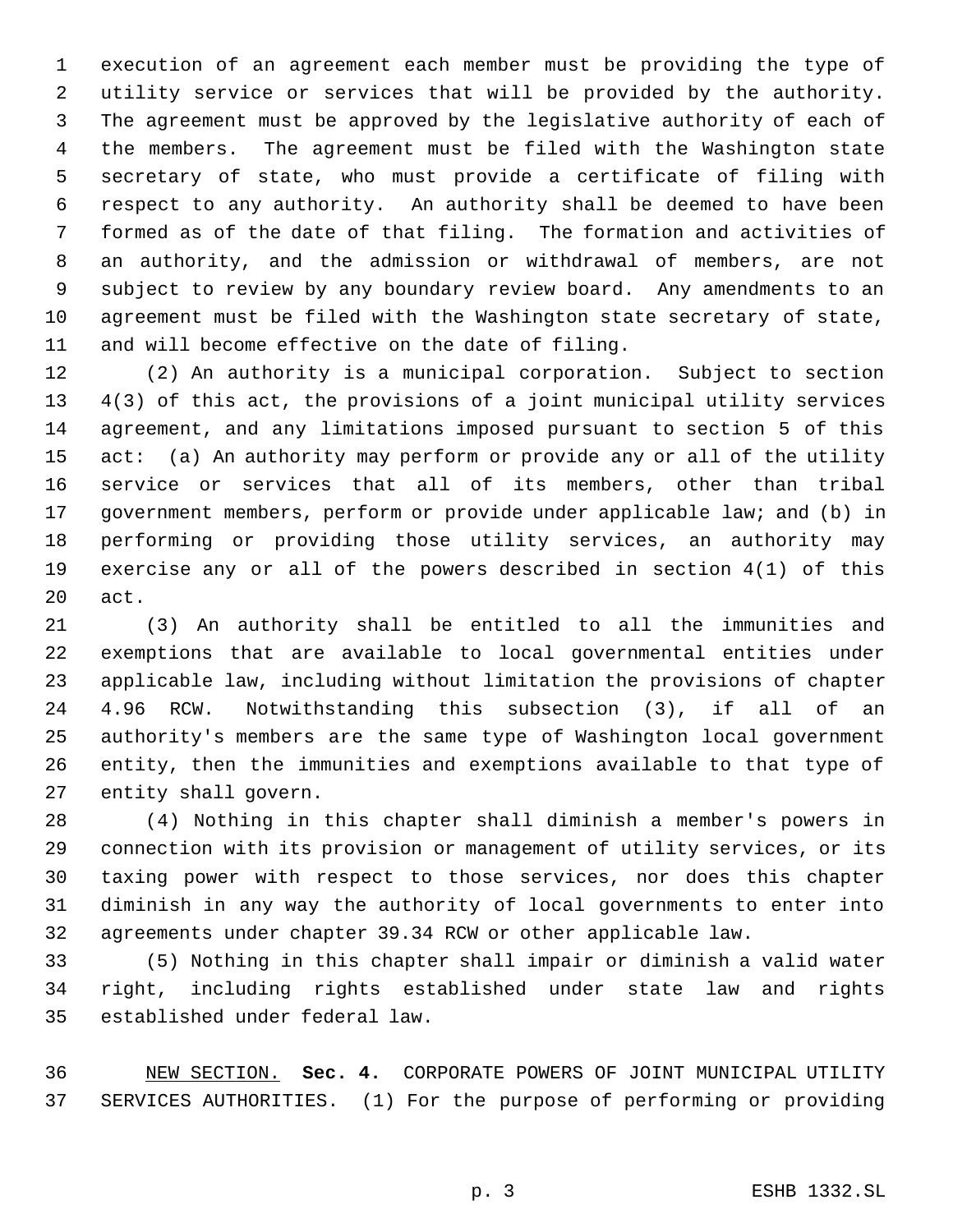utility services, and subject to subsection (3) of this section and section 5 of this act, an authority has and is entitled to exercise the following powers:

 (a) To sue and be sued, complain and defend, in its corporate name; (b) To have a corporate seal which may be altered at pleasure, and to use the same by causing it, or a facsimile thereof, to be impressed 7 or affixed or in any other manner reproduced;

 (c) To purchase, take, receive, take by lease, condemn, receive by grant, or otherwise acquire, and to own, hold, improve, use, operate, maintain, add to, extend, and fully control the use of and otherwise deal in and with, real or personal property or property rights, including without limitation water and water rights, or other assets, 13 or any interest therein, wherever situated;

 (d) To sell, convey, lease out, exchange, transfer, surplus, and 15 otherwise dispose of all or any part of its property and assets;

 (e) To incur liabilities for any of its utility services purposes, to borrow money at such rates of interest as the authority may determine, to issue its bonds, notes, and other obligations, and to pledge any or all of its revenues to the repayment of bonds, notes, and 20 other obligations;

 (f) To enter into contracts for any of its utility services purposes with any individual or entity, both public and private, and to enter into intergovernmental agreements with its members and with other public agencies;

 (g) To be eligible to apply for and to receive state, federal, and private grants, loans, and assistance that any of its members are eligible to receive in connection with the development, design, acquisition, construction, maintenance, and/or operation of facilities and programs for utility services;

 (h) To adopt and alter rules, policies, and guidelines, not inconsistent with this chapter or with other laws of this state, for the administration and regulation of the affairs and assets of the authority;

 (i) To obtain insurance, to self-insure, and to participate in pool insurance programs;

 (j) To indemnify any officer, director, employee, volunteer, or former officer, employee, or volunteer, or any member, for acts,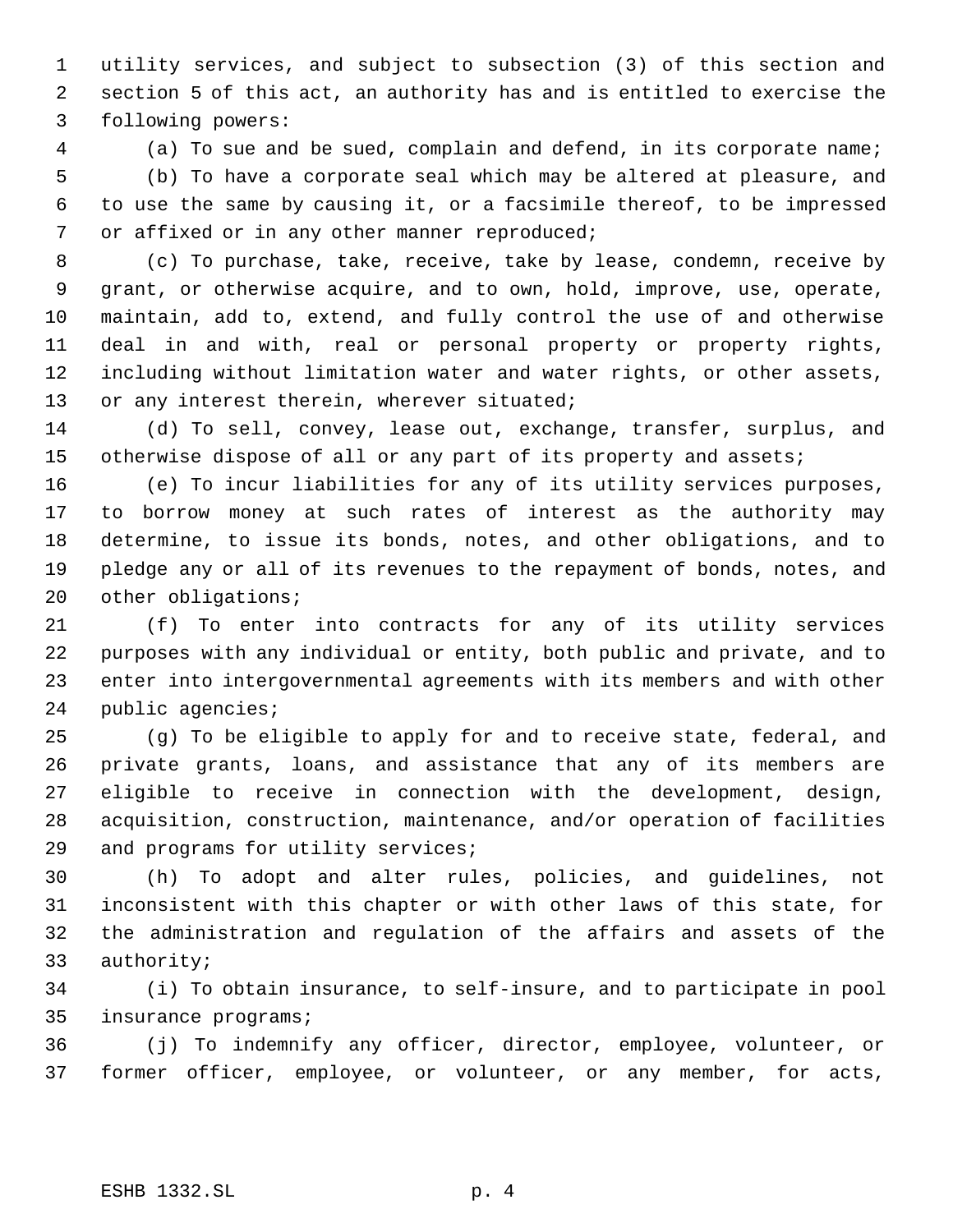errors, or omissions performed in the exercise of their duties in the 2 manner approved by the board;

 (k) To employ such persons, as public employees, that the board determines are needed to carry out the authority's purposes and to fix wages, salaries, and benefits, and to establish any bond requirements for those employees;

 (l) To provide for and pay pensions and participate in pension plans and other benefit plans for any or all of its officers or employees, as public employees;

 (m) To determine and impose fees, rates, and charges for its utility services;

 (n) Subject to section 5(20) of this act, to have a lien for delinquent and unpaid rates and charges for retail connections and retail utility service to the public, together with recording fees and penalties (not exceeding eight percent) determined by the board, including interest (at a rate determined by the board) on such rates, charges, fees, and penalties, against the premises to which such service has been furnished or is available, which lien shall be superior to all other liens and encumbrances except general taxes and 20 local and special assessments;

 (o) To make expenditures to promote and advertise its programs, educate its members, customers, and the general public, and provide and support conservation and other practices in connection with providing 24 utility services;

 (p) With the consent of the member within whose geographic boundaries an authority is so acting, to compel all property owners within an area served by a wastewater collection system owned or operated by an authority to connect their private drain and sewer systems with that system, or to participate in and follow the requirements of an inspection and maintenance program for on-site systems, and to pay associated rates and charges, under such terms and conditions, and such penalties, as the board shall prescribe by resolution;

 (q) With the consent of the member within whose geographic or service area boundaries an authority is so acting, to create local improvement districts or utility local improvement districts, to impose and collect assessments and to issue bonds and notes, all consistent with the statutes governing local improvement districts or utility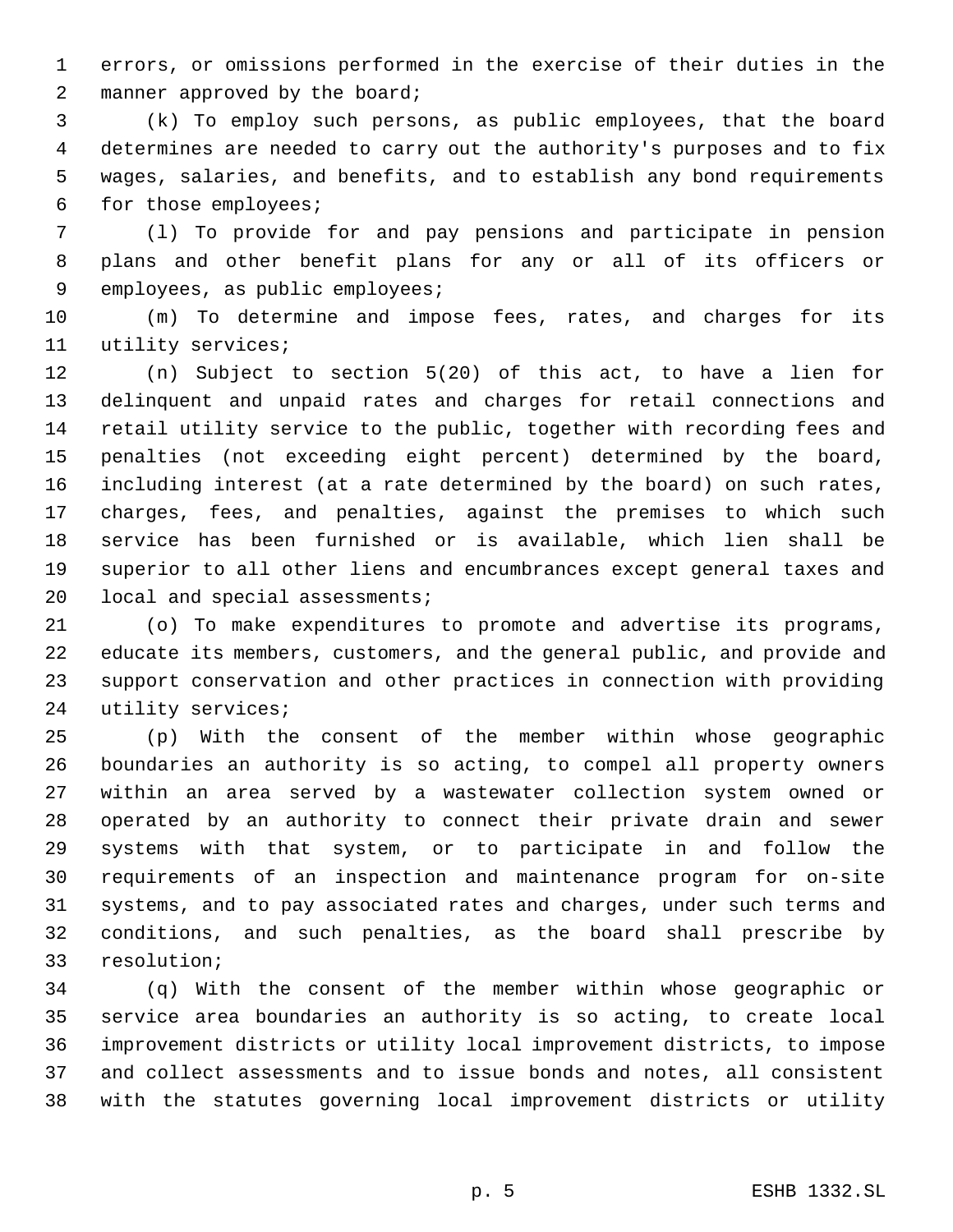local improvement districts applicable to the member that has provided such consent. Notwithstanding this subsection (1)(q), the guaranty fund provisions of chapter 35.54 RCW shall not apply to a local improvement district created by an authority;

 (r) To receive contributions or other transfers of real and personal property and property rights, money, other assets, and franchise rights, wherever situated, from its members or from any other person;

 (s) To prepare and submit plans relating to utility services on 10 behalf of itself or its members;

 (t) To terminate its operations, wind up its affairs, dissolve, and provide for the handling and distribution of its assets and liabilities 13 in a manner consistent with the applicable agreement;

 (u) To transfer its assets, rights, obligations, and liabilities to a successor entity, including without limitation a successor authority or municipal corporation;

 (v) Subject to subsection (3) of this section, section 5 of this act, and applicable law, to have and exercise any other corporate powers capable of being exercised by any of its members in providing utility services;

 (2) An authority, as a municipal corporation, is subject to the public records act (chapter 42.56 RCW), the open public meetings act (chapter 42.30 RCW), and the code of ethics for municipal officers (chapter 42.23 RCW), and an authority is subject to audit by the state auditor under chapter 43.09 RCW.

 (3) In the exercise of its powers in connection with performing or providing utility services, an authority is subject to the following:

(a) An authority has no power to levy taxes.

 (b) An authority has the power of eminent domain as necessary to perform or provide utility services, but only if all of its members, other than tribal government members, have powers of eminent domain. Further, an authority may exercise the power of eminent domain only pursuant to the provisions of Washington law, in the manner and subject to the statutory limitations applicable to one or more of its Washington local government members. If all of its members are the same type of Washington governmental entity, then the statute governing the exercise of eminent domain by that type of entity shall govern. An authority may not exercise the power of eminent domain with respect to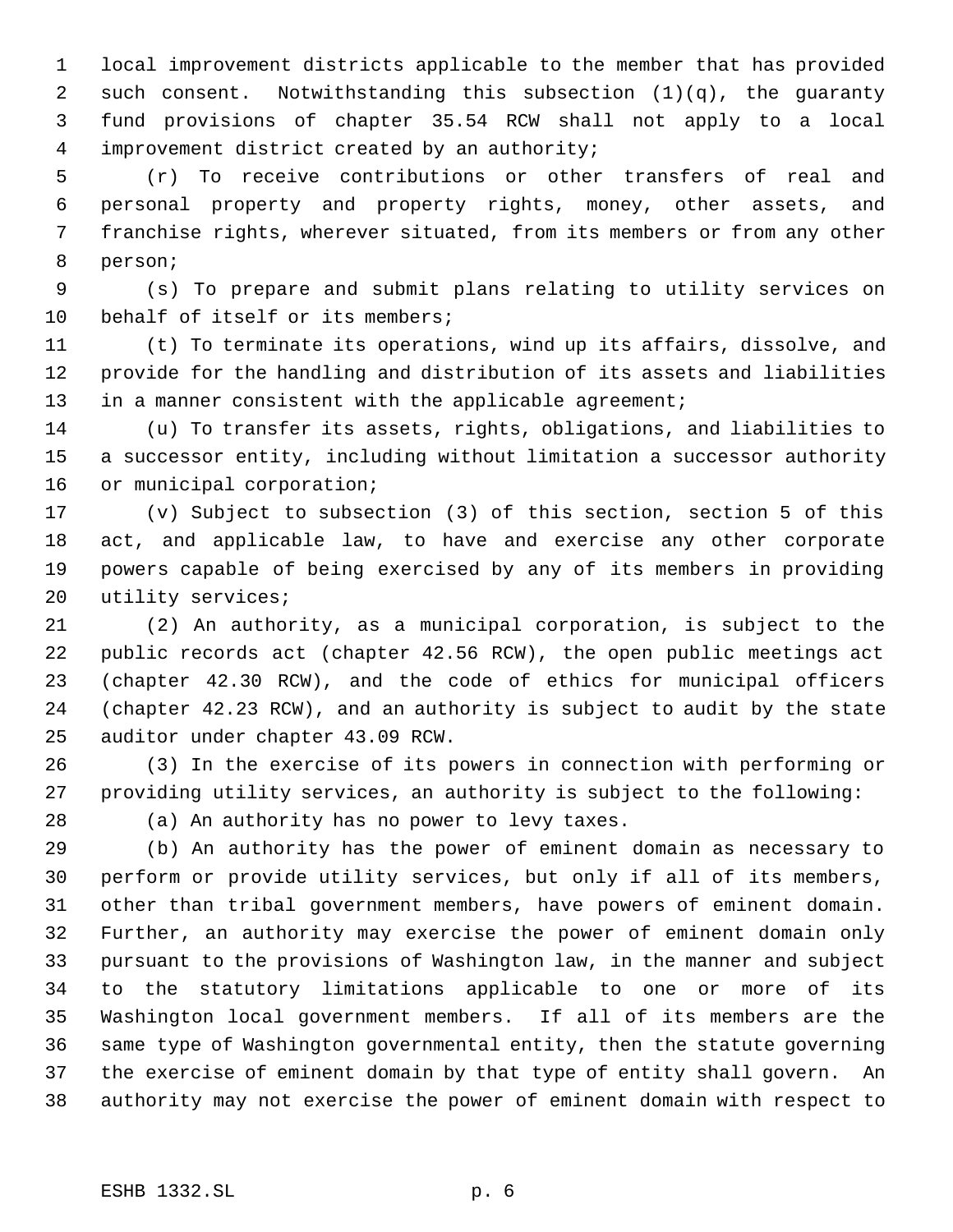property owned by a city, town, county, special purpose district, authority, or other unit of local government, but may acquire or use such property under mutually agreed upon terms and conditions.

 (c) An authority may pledge its revenues in connection with its obligations, and may acquire property or property rights through and subject to the terms of a conditional sales contract, a real estate contract, or a financing contract under chapter 39.94 RCW, or other federal or state financing program. However, an authority must not in any other manner mortgage or provide security interests in its real or personal property or property rights. As a local governmental entity without taxing power, an authority may not issue general obligation bonds. However, an authority may pledge its full faith and credit to the payment of amounts due pursuant to a financing contract under chapter 39.94 RCW or other federal or state financing program.

 (d) In order for an authority to provide a particular utility service in a geographical area, one or more of its members must have authority, under applicable law, to provide that utility service in that geographical area.

 (e) As a separate municipal corporation, an authority's obligations and liabilities are its own and are not obligations or liabilities of its members except to the extent and in the manner established under the provisions of an agreement or otherwise expressly provided by contract.

 (f) Upon its dissolution, after provision is made for an authority's liabilities, remaining assets must be distributed to a successor entity, or to one or more of the members, or to another public body of this state.

 NEW SECTION. **Sec. 5.** ELEMENTS OF JOINT MUNICIPAL UTILITY SERVICES AGREEMENTS. A joint municipal utility services agreement that forms and governs an authority must include the elements described in this section, together with such other provisions an authority's members deem appropriate. However, the failure of an agreement to include each and every one of the elements described in this section shall not render the agreement invalid. An agreement must:

 (1) Identify the members, together with conditions upon which additional members that are providing utility services may join the authority, the conditions upon which members may or must withdraw,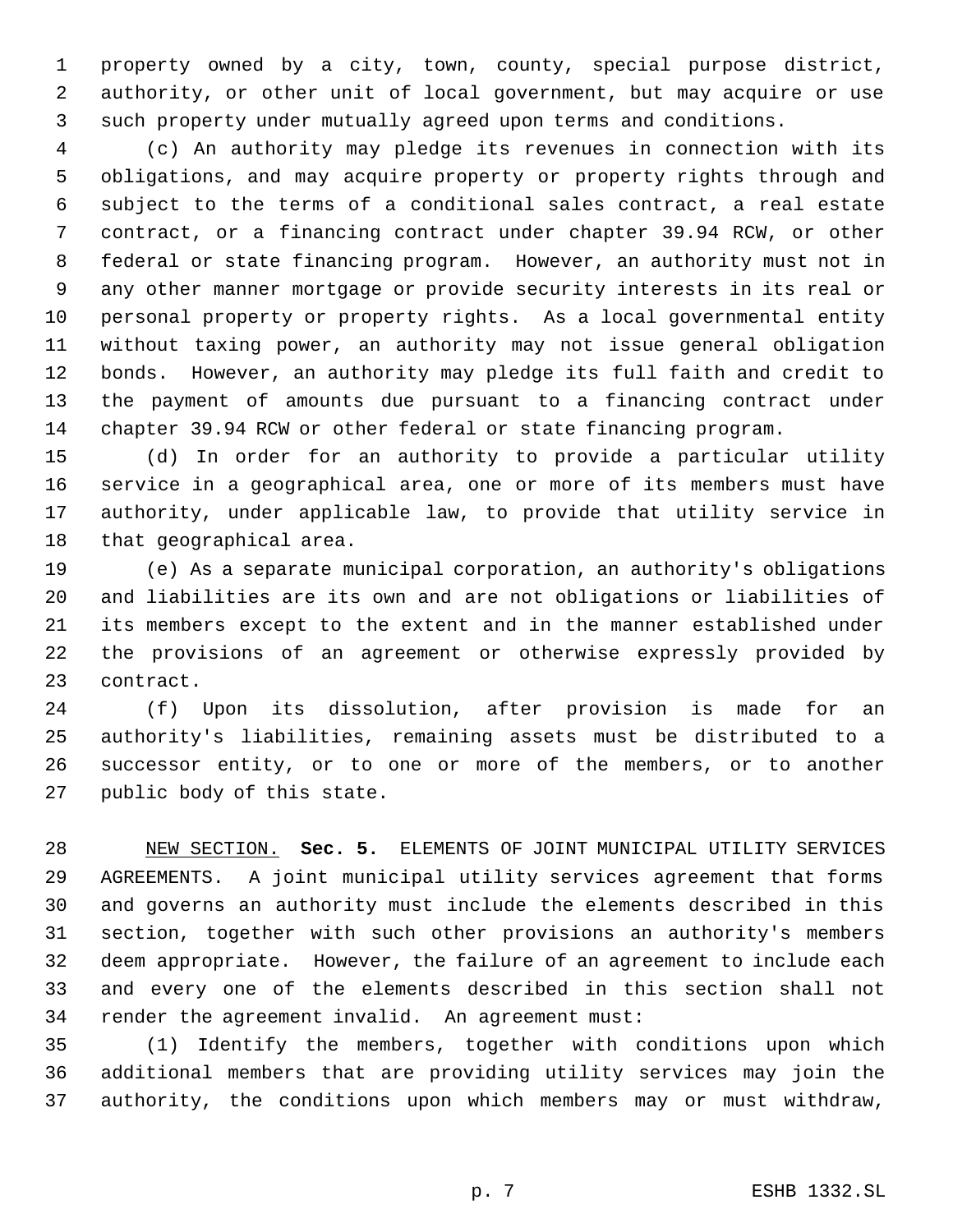including provisions for handling of relevant assets and liabilities upon a withdrawal, and the effect of boundary adjustments of the authority and boundary adjustments between or among members;

(2) State the name of the authority;

(3) Describe the utility services that the authority will provide;

 (4) Specify how the number of directors of the authority's board will be determined, and how those directors will be appointed. Each director on the board of an authority must be an elected official of a member. Except as limited by an agreement, an authority's board may 10 exercise the authority's powers;

 (5) Describe how votes of the members represented on the authority's board are to be weighted, and set forth any limitations on the exercise of powers of the authority's board, which may include, by way of example, requirements that certain decisions be made by a supermajority of members represented on an authority's board, based on the number of members and/or some other factor or factors, and that certain decisions be ratified by the legislative authorities of the members;

(6) Describe how the agreement is to be amended;

20 (7) Describe how the authority's rules may be adopted and amended;

 (8) Specify the circumstances under which the authority may be dissolved, and how it may terminate its operations, wind up its affairs, and provide for the handling, assumption, and/or distribution of its assets and liabilities;

 (9) List any legally authorized substantive or corporate powers 26 that the authority will not exercise;

 (10) Specify under which personnel laws the authority will operate, which may be the personnel laws applicable to any one of its Washington local government members;

 (11) Specify under which public works and procurement laws the authority will operate, which may be the public works and procurement laws applicable to any one of its Washington local government members;

 (12) Consistent with section 4(3)(b) of this act, specify under which Washington eminent domain laws any condemnations by the authority will be subject;

 (13) Specify how the treasurer of the authority will be appointed, which may be an officer or employee of the authority, the treasurer or chief finance officer of any Washington local government member, or the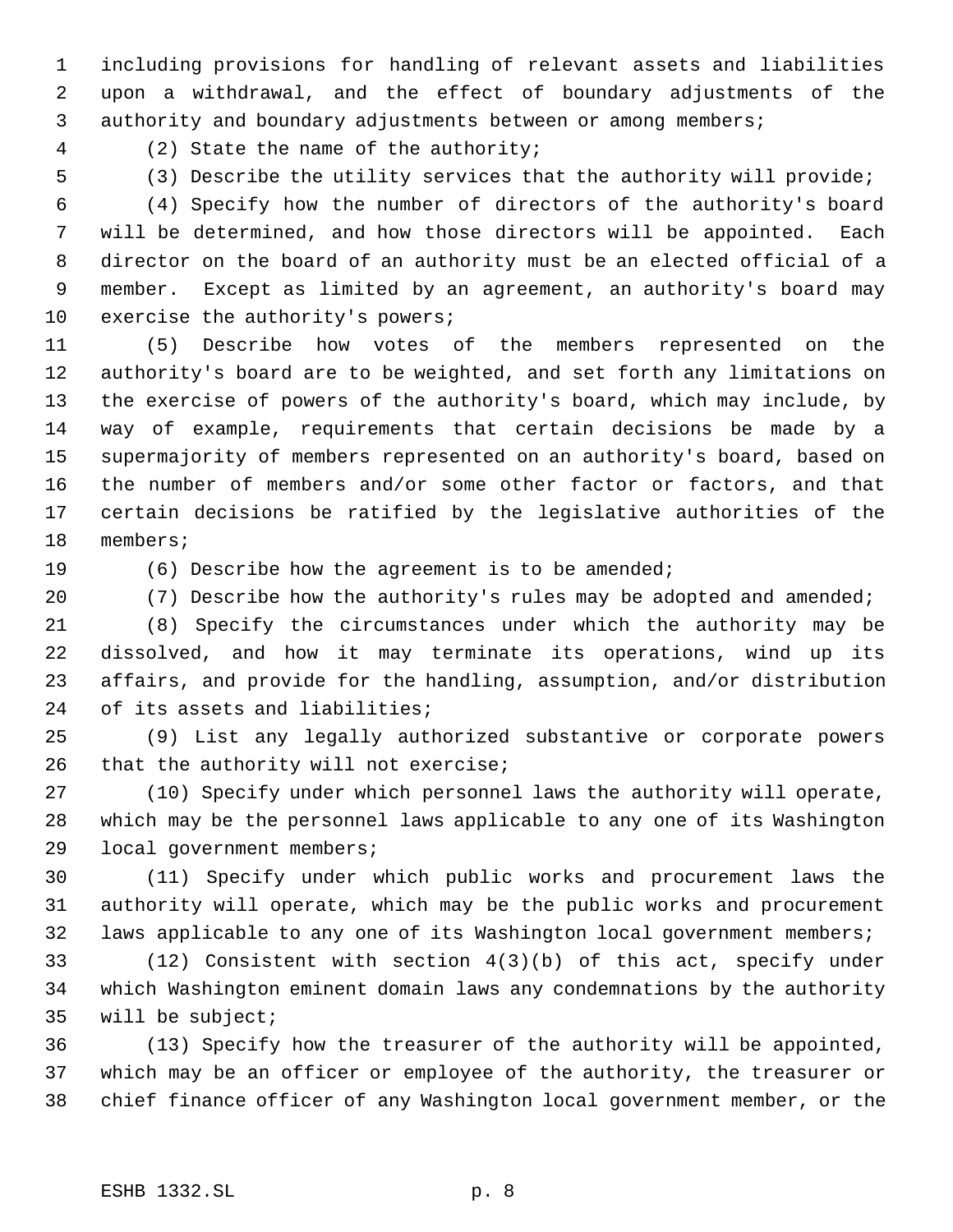treasurer of any Washington county in which any member of the authority is located. However, if the total number of utility customers of all of the members of an authority does not exceed two thousand five hundred, the treasurer of an authority must be either the treasurer of any member or the treasurer of a county in which any member of the authority is located;

 (14) Specify under which Washington state statute or statutes surplus property of the authority will be disposed;

 (15) Describe how the authority's budgets will be prepared and adopted;

 (16) Describe how any assets of members that are transferred to or 12 managed by the authority will be accounted for;

 (17) Generally describe the financial obligations of members to the authority;

 (18) Describe how rates and charges imposed by the authority, if any, will be determined. An agreement may specify a specific Washington state statute applicable to one or all of its members for the purpose of governing rate-setting criteria applicable to retail customers, if any;

 (19) Specify the Washington state statute or statutes under which bonds, notes, and other obligations of the authority will be issued for the purpose of performing or providing utility services, which must be a bond issuance statute applicable to one or more of its members other than a tribal member. If all of its members are the same type of Washington governmental entity, then a Washington state statute or statutes governing the issuance of bonds, notes, and other obligations issued by that type of entity shall govern;

 (20) Specify under which Washington state statute or statutes any liens of an authority shall be exercised, which must be statutes applicable to the type or types of utility service for which the lien shall apply. Further, if all of its members are the same type of Washington governmental entity, then the statute or statutes governing that type of entity shall govern;

 (21) Include any other provisions deemed necessary and appropriate by the members.

 NEW SECTION. **Sec. 6.** AUTHORITY OF MEMBERS TO ASSIST AUTHORITY AND TO TRANSFER FUNDS, PROPERTY, AND OTHER ASSETS. For the purpose of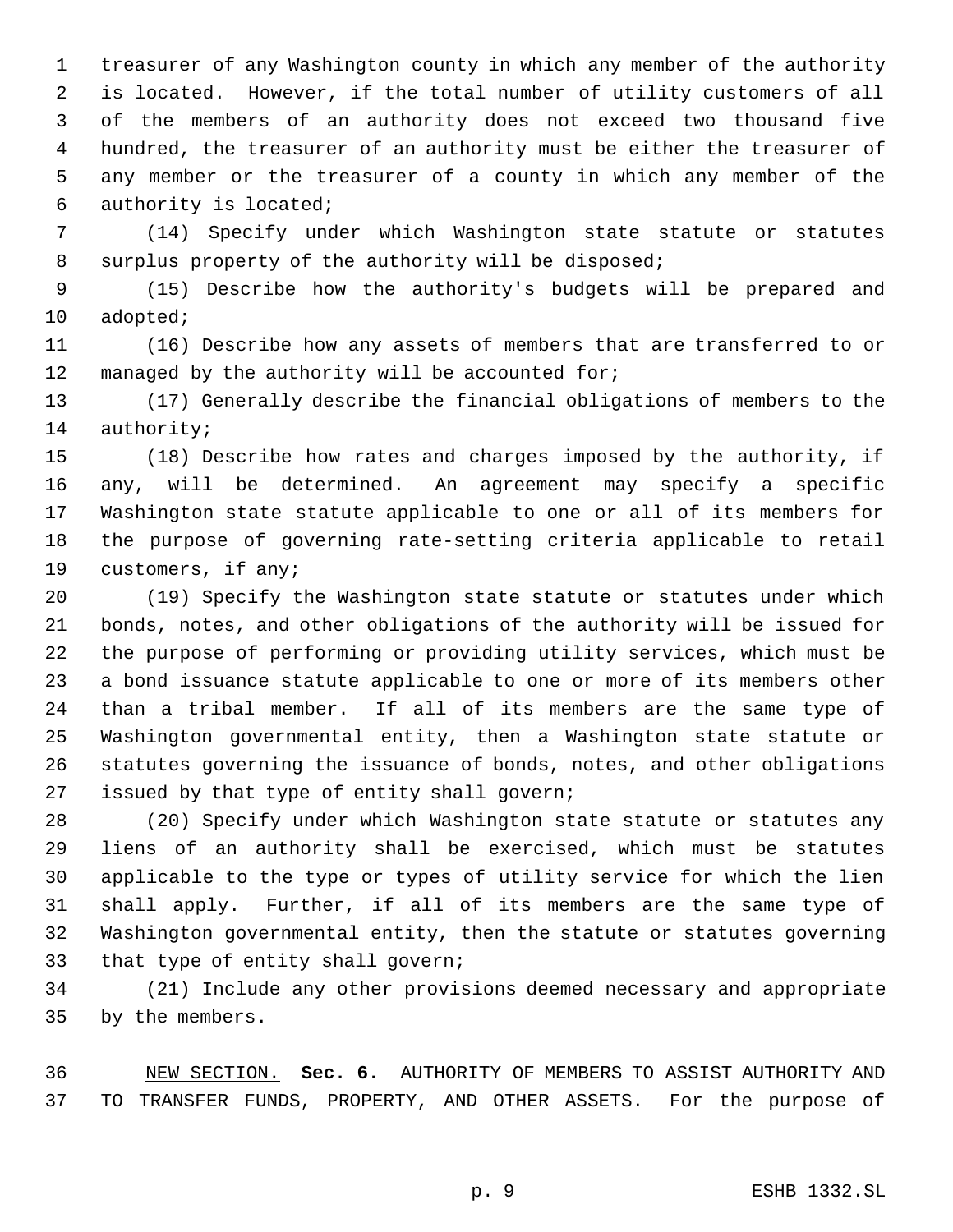assisting the authority in providing utility services, the members of an authority are authorized, with or without payment or other consideration and without submitting the matter to the electors of those members, to lease, convey, transfer, assign, or otherwise make available to an authority any money, real or personal property or property rights, other assets including licenses, water rights (subject to applicable law), other property (whether held by a member's utility or by a member's general government), or franchises or rights thereunder.

 NEW SECTION. **Sec. 7.** TAX EXEMPTIONS AND PREFERENCES. (1) As a municipal corporation, the property of an authority is exempt from taxation.

 (2) An authority is entitled to all of the exemptions from or preferences with respect to taxes that are available to any or all of its members, other than a tribal member, in connection with the provision or management of utility services.

 NEW SECTION. **Sec. 8.** CONVERSION OF EXISTING ENTITIES INTO AUTHORITIES. (1) Any intergovernmental entity formed under chapter 39.34 RCW or other applicable law may become a joint municipal utility services authority and be entitled to all the powers and privileges available under this chapter, if: (a) The public agencies that are parties to an existing interlocal agreement would otherwise be eligible to form an authority to provide the relevant utility services; (b) the public agencies that are parties to the existing interlocal agreement amend, restate, or replace that interlocal agreement so that it materially complies with the requirements of section 5 of this act; (c) the amended, restated, or replacement agreement is filed with the Washington state secretary of state consistent with section 3 of this 29 act; and (d) the amended, restated, or replacement agreement expressly provides that all rights and obligations of the entity formerly existing under chapter 39.34 RCW or other applicable law shall thereafter be the obligations of the new authority created under this chapter. Upon compliance with those requirements, the new authority shall be a successor of the former intergovernmental entity for all purposes, and all rights and obligations of the former entity shall transfer to the new authority. Those obligations shall be treated as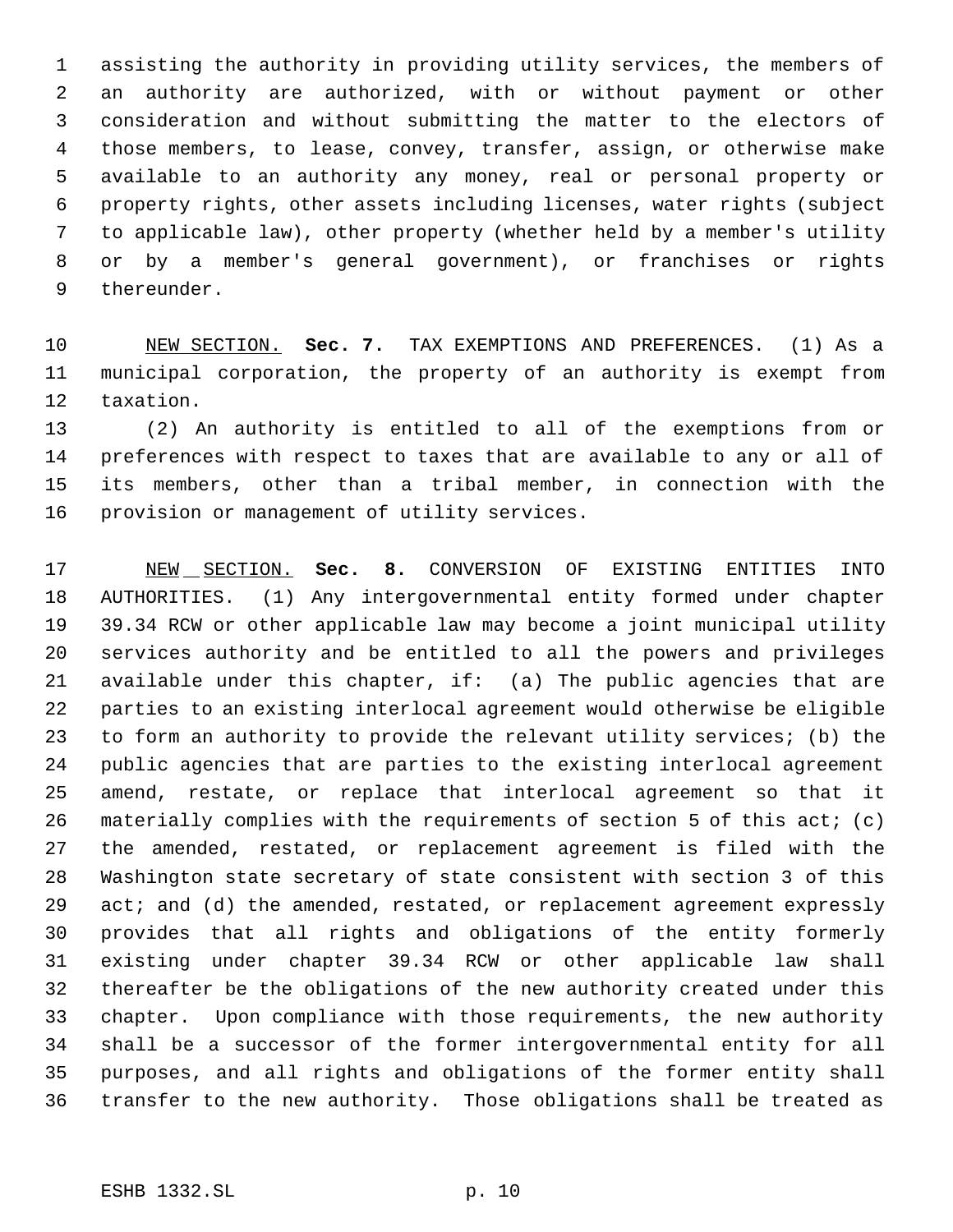having been incurred, entered into, or issued by the new authority, and those obligations shall remain in full force and effect and shall continue to be enforceable in accordance with their terms.

 (2) If an interlocal agreement under chapter 39.34 RCW or other applicable law relating to utility services includes among its original participants a city or county that does not itself provide or no longer provides utility services, that city or county may continue as a party to the amended, restated, or replacement agreement and shall be treated as a member for all purposes under this chapter.

 NEW SECTION. **Sec. 9.** POWERS CONFERRED BY CHAPTER ARE SUPPLEMENTAL. The powers and authority conferred by this chapter shall be construed as in addition and supplemental to powers or authority conferred by any other law, and nothing contained in this chapter shall be construed as limiting any other powers or authority of any member or any other entity formed under chapter 39.34 RCW or other applicable law.

 **Sec. 10.** RCW 4.96.010 and 2001 c 119 s 1 are each amended to read as follows:

 (1) All local governmental entities, whether acting in a governmental or proprietary capacity, shall be liable for damages arising out of their tortious conduct, or the tortious conduct of their past or present officers, employees, or volunteers while performing or in good faith purporting to perform their official duties, to the same extent as if they were a private person or corporation. Filing a claim for damages within the time allowed by law shall be a condition precedent to the commencement of any action claiming damages. The laws specifying the content for such claims shall be liberally construed so that substantial compliance therewith will be deemed satisfactory.

 (2) Unless the context clearly requires otherwise, for the purposes of this chapter, "local governmental entity" means a county, city, town, special district, municipal corporation as defined in RCW 32 39.50.010, quasi-municipal corporation, any joint municipal utility services authority, any entity created by public agencies under RCW 39.34.030, or public hospital.

 (3) For the purposes of this chapter, "volunteer" is defined according to RCW 51.12.035.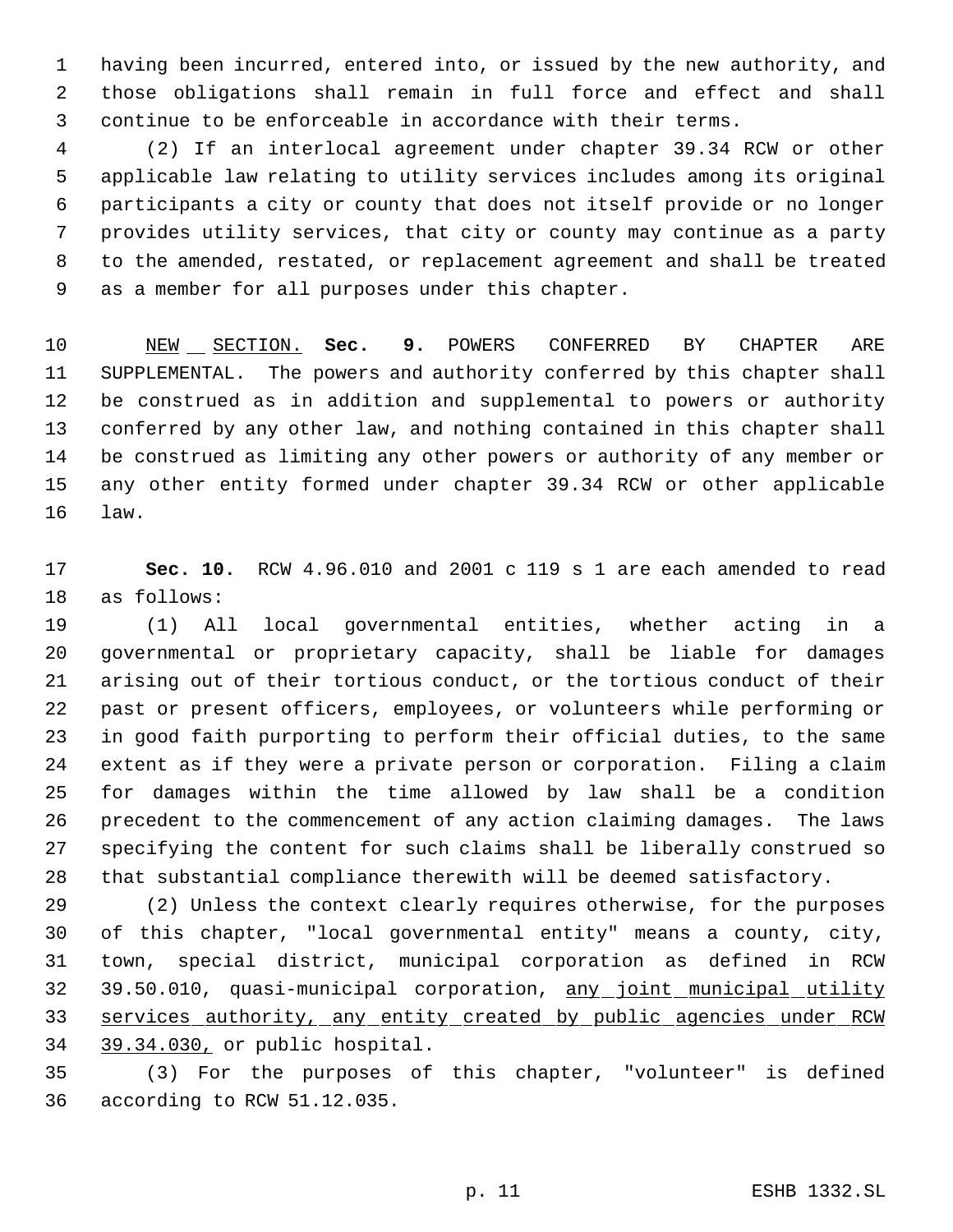NEW SECTION. **Sec. 11.** A new section is added to chapter 82.04 RCW to read as follows:

 This chapter does not apply to any payments between, or any transfer of assets to or from, a joint municipal utility services authority created under chapter 39.--- RCW (the new chapter created in section 17 of this act) and any of its members.

 NEW SECTION. **Sec. 12.** A new section is added to chapter 82.08 RCW to read as follows:

 The tax levied by RCW 82.08.020 shall not apply to any sales, or transfers made, to or from a joint municipal utility services authority formed under chapter 39.--- RCW (the new chapter created in section 17 of this act) and any of its members.

 NEW SECTION. **Sec. 13.** A new section is added to chapter 82.12 RCW to read as follows:

 The tax levied by RCW 82.12.020 shall not apply to any sales, or uses by, or transfers made, to or from a joint municipal utility services authority formed under chapter 39.--- RCW (the new chapter created in section 17 of this act) and any of its members.

 NEW SECTION. **Sec. 14.** A new section is added to chapter 82.16 RCW to read as follows:

 This chapter does not apply to any payments between, or any transfer of assets to or from, a joint municipal utility services authority created under chapter 39.--- RCW (the new chapter created in section 17 of this act) and any of its members.

 **Sec. 15.** RCW 86.09.720 and 2003 c 327 s 18 are each amended to read as follows:

 In addition to the authority provided in this chapter, flood control districts may participate in and expend revenue on cooperative 29 watershed management arrangements and actions, including ((watershed management partnerships under RCW 39.34.210)) without limitation those 31 under chapter 39.34 RCW, under chapter 39.--- RCW (the new chapter 32 created in section 17 of this act), and under other intergovernmental 33 agreements authorized by law, for purposes of water supply, water quality, and water resource and habitat protection and management.